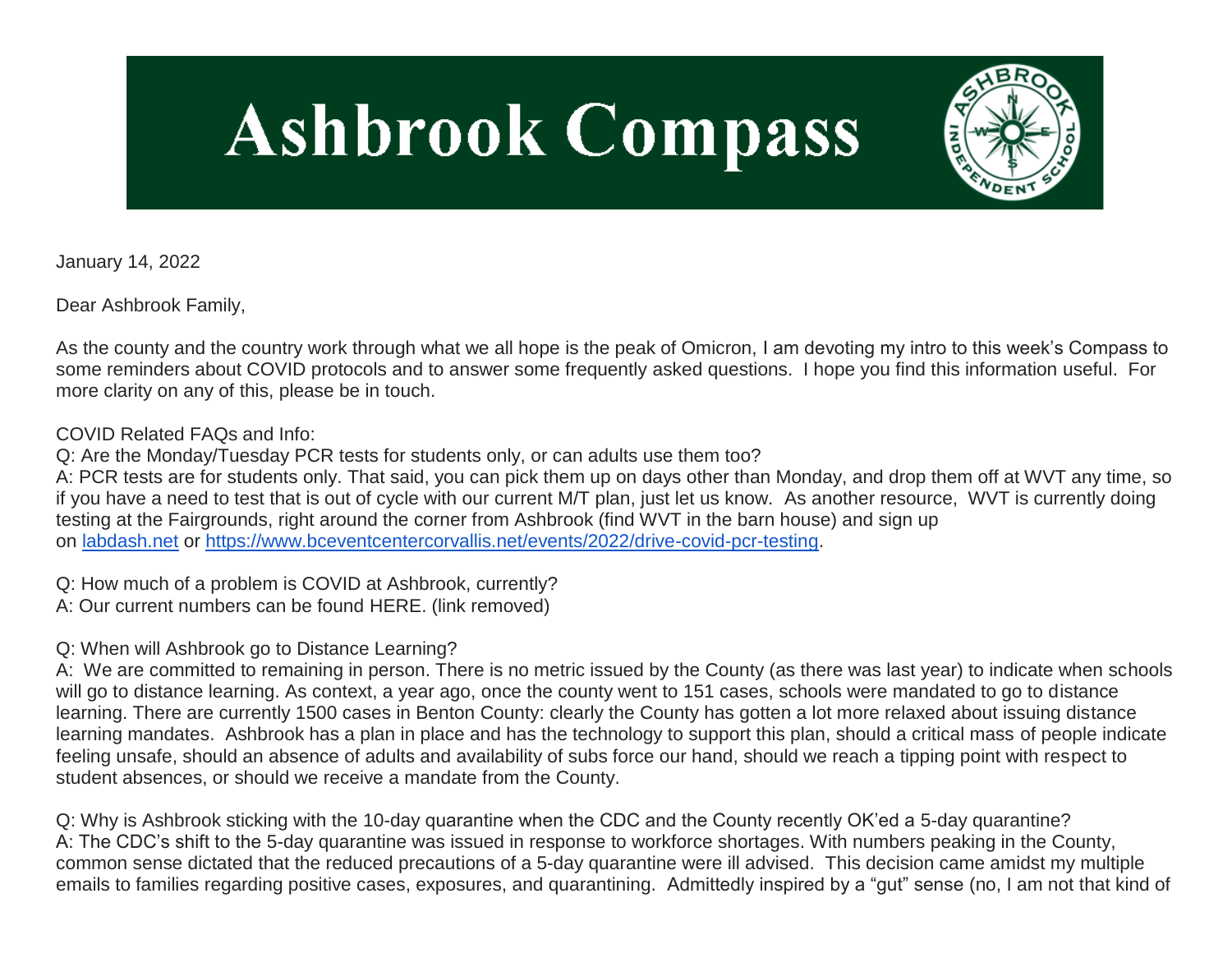doctor), there is a lot of controversy out there about the reduction in quarantine days and even our own COVID advisory committee is split on the question. Rest assured, once things calm down a bit, we will reevaluate the decision.

Q: I know Ashbrook will provide a quick test for my Explorer, but can I get one for a non Ashbrook sibling or an Ashbrook parent? A: Yes. Just give us a call. This availability of testing will continue until such time that the quick tests become scarce, at which point we will prioritize Ashbrook students.

Q: When Ashbrook asks us to get our child tested and provide the school with proof of a negative result, what test are they expecting? A: Because of the great variety of home tests and their sensitivities/accuracy, we have been cautioned against taking home quick tests as proof of a negative result. When we ask for you to seek testing for your child on your own, it is our expectation that you will pursue a PCR test and not a home quick test.

Q: What if my child was exposed to someone who has tested positive?

A: Please call the school and let us know. In several instances over the past two weeks, teachers have been told by students in attendance that, "my aunt who lives in our home with us tested positive yesterday." We will let you know next steps, which are dependent upon whether your child has been fully vaccinated.

Q: Is it true that Benton County recently redefined what it means to be fully vaccinated?

A: Yes, and as a result, Ashbrook is now asking all parents who plan on being in the building on a regular basis, staff, and volunteers, by February 1st, to provide the school with a photocopy of the vaccine record indicating the date of the booster shot.

Q: What are the signs that I should keep my child home? A: Refer "When Should I keep my Student Home?" for the most current information.

Only through our collective vigilance regarding symptoms, exposure, and positive test results, and compliance with protocols, will we be able to ensure that in person learning will remain a staple part of the Ashbrook student experience!

Be well, Doc

Dr. Christopher A. Schoberl Head of School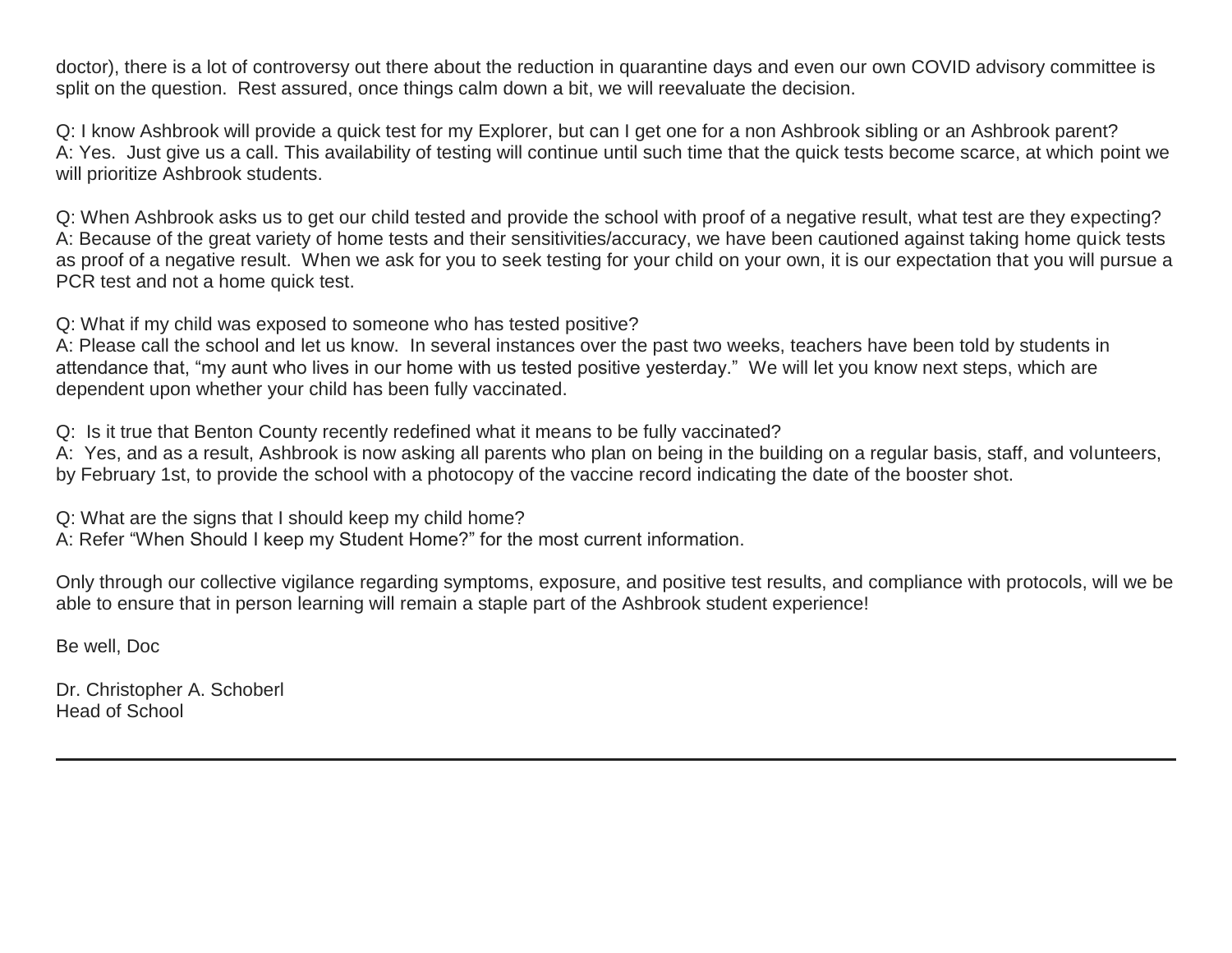#### **Upcoming Dates:**

**Jan. 17** -- MLK Day; No School **Jan. 19** -- Zoom Admission Event (see below) **Jan. 26** -- Coffee/Tea with Leadership **Jan. 27** -- Lower School Music Concert (2-2:40 pm<sup>\*</sup>) and Student Council Interest meeting (3:15-4 pm) **Feb. 4** -- MS Movie Night

\*The Ashbrook event calendar time of 5 pm is incorrect.

### **[School Year Event Calendar](http://link.mystudentsprogress.com/ls/click?upn=n7jYKe39nC4PrVAw2BzaOolgU5XUleaJ61qfvNJxTW3uoi8RFzNYUfSc1qXdqajA34djZWrxIBJBxzp2whbybvqIYp3dDOkCDgKesziBdCm1u7J5UB6bwQicng-2BhFj8jm5vDG0tBEB0sO-2FO3RXilW8Csk5oOSfGUUXvh5WSdqhvDojIY5znyF-2BOYIJP1WK6BqIJY_1PndbFfBoQGSZbxwXHHEexw3B2F0fG-2BUmuXm6a-2BX-2BzverXO8M3ENa5EDY945mL2nIiYoyp-2FGvI13a-2B5kGLnr3TmjR4m-2FpW-2Bnmfxmt5leFJruWDSka-2BY7SwHVKjggfsEEAuqCEsRRxwC4WtieVHkdZpBrkV6W5VwrA-2Fgmg8q8gjwhhO3bZf-2Ba3DdN8RiZatmRTq9fiqAEW-2F2ve39fg3HHVWxJWt9GXslrLtdo8ri6stMS3Lspp5trXuVkmEacOYAGq7MfXw5vS68NkgVlgu5la-2B9iRRjLy8casdh0GdeJED-2FN7tBxPuHji5lKBzzFSPuFRa-2BkabUlgTSw52W6aYAVM3efAGzXbzfxU0oLMho6-2BuYRyjFQ7bg4AlbwnegLeikiE5swIL5v0vu4o0M4zKGtxihH-2BuvsCi9gNiUbLEodIe7VisiZxo9uunPARiCsh45X)**

**[Family Volunteer Opportunities](http://link.mystudentsprogress.com/ls/click?upn=VpBe6Z9t6RkEC4qAoQCerkRqVNRJCi4SE2bZPjoSvlxSlLFpfnUYhuutAutUGnBh84nj-2BJvhJlx1K1dJMDDqBY1qLZ1O0nCcHebienBZj-2BKxsXBin-2FugM50Q-2FqN8cLG3Urd1ZQzGcMWtkFleXRzacA-3D-3DX6Wq_1PndbFfBoQGSZbxwXHHEexw3B2F0fG-2BUmuXm6a-2BX-2BzverXO8M3ENa5EDY945mL2nIiYoyp-2FGvI13a-2B5kGLnr3euCzpUt0YCOnEL48pZ9o3mwdsu6VwduG-2FMk-2BhXRi3mEnAKtfkUqhH2aWmbJIzJ034wPqnqXnSGbYdIe9ZHoRipF9vx2-2FDXI0oziVQiLYoulHPwcYqLa99RcmHCCOMYRfAlqjGfjcswpAqkZqzdK5gT5VXk8UhQC5NZTwHHK2LQBh4I3O0SC7551GMKX35HzwRpklCY7NPw7e4uX-2B0SFJ0FoPbFyPZ5ReqDGk-2BqJsvjtYvSvOw21stAYefgKTXzE52OzhPszRF6-2BqTtg609luVbyoTHS-2BJ8m-2FEAHGKvz1cno-2BWCtHjQtW3oU1gYW1Xqtx-2F7wIeyDDSO-2BGTFqnbyOtNK9IhVe86IxE4hWlJOc2I8B) -- 10 opportunities available!**

#### **Zoom Admission Event**

An Excellent Education Requires a Solid Foundation: Exploring Early Childhood and Elementary Education at Ashbrook School

Wednesday January 19th, 2022, 6:30-8:00pm on Zoom

Join Ashbrook Head of School Dr. Chris Schoberl and members of the Preschool, Pre-Kindergarten, and Lower School faculty as they address how Ashbrook School early childhood and elementary grades provide students with the foundation necessary for an excellent education. Learn how our teachers build relationships with their students in the younger grades and establish classroom practices as they develop the foundational skills and habits of mind necessary for success in the middle grades and beyond. Finish this meeting with a virtual walking tour of the beautiful Ashbrook campus and a Q and A session to address your thoughts.

Please forward this to families you know who would benefit from an Ashbrook education.

#### **Thank You for supporting the Explorers Fund!**

As of today, we have collected over \$25,000 in donations, so we are more than halfway to meeting the combined match goal of \$45,000 from the Board of Trustees and our anonymous donor!

**Thank you to the following donors so far:** Anonymous, Marsha and Edgar Washburn, Tsuyoshi Yamashita & Zhuqing Zhang, Amy Kwock, Lexie Elliott, Diane and Greg Hammerstad, Ron and Soozi Stevens, Nicholas and Megan Dahl, Xin Wang & Bo Sun, Russell and Becky Weaver, Dave and Cecilia Gore, the Gottlieb Family, Kelly Tynon, Elaine Pettigrew, John Teller & Amy Tykeson, Rachel and Mitch Sechler, The Burand family, Barbara Balen, Christopher Parrish & Deborah Kurnik, The Vets family, Aaron and Christy Rivers,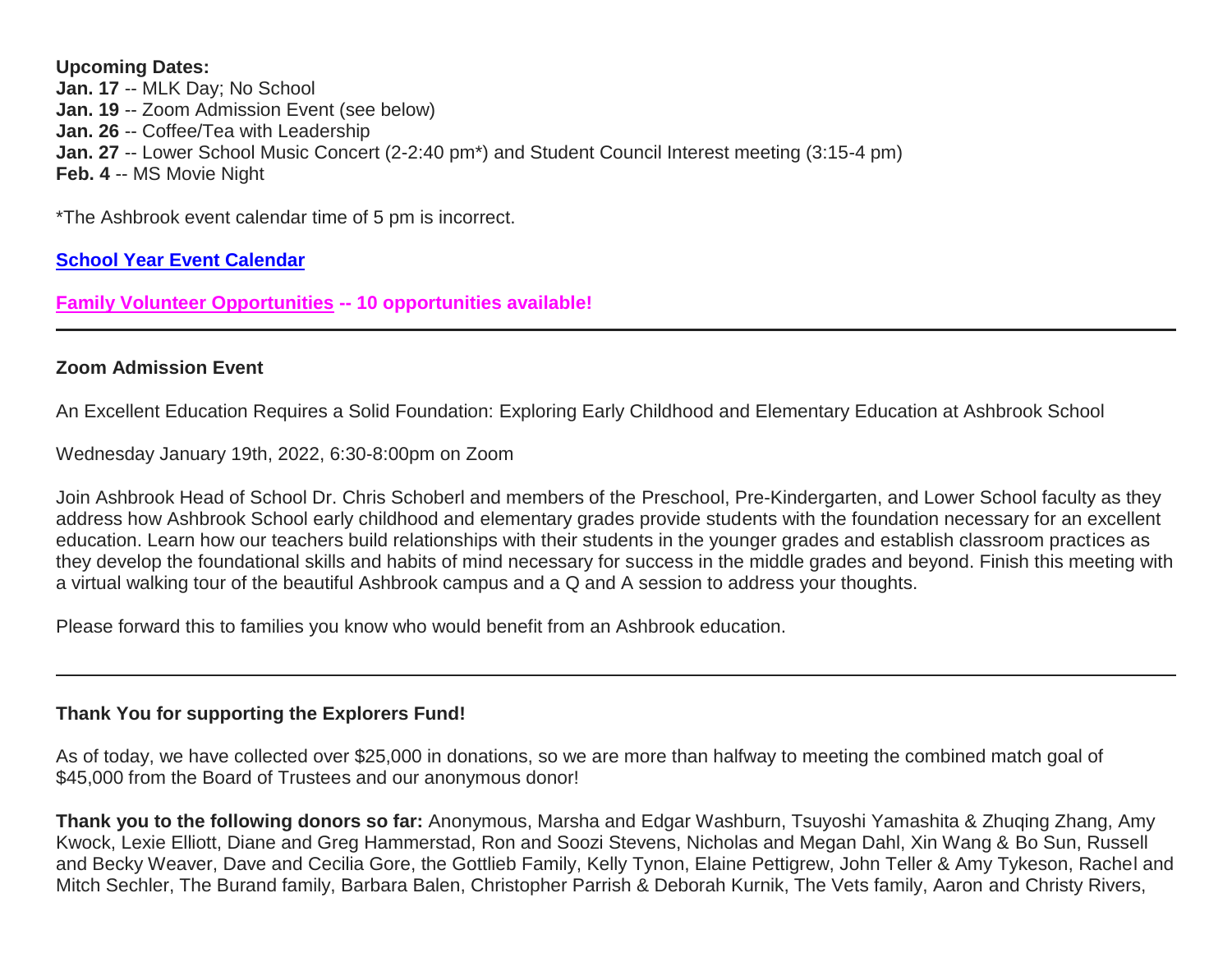Brittney and Jesse Bryant, Terrance Blackburne & Gayle Christensen, Fumiko Yamashita, Carol Alley, Adam and Anna May, Krista and Matthew Lindberg, Lori Tully & Chris Beatty, Lyle and Donna Ulrich, Richard and Kathy May, Jason and Kathleen Lin, Kerry Watkins & John Matthews, Jeff Hsing & Susan Lai, and Tze-Yiu Yong & Debby Tao.

Giving through our website is the easiest way to donate. Click **[HERE](http://link.mystudentsprogress.com/ls/click?upn=5XDbAd9r0ovG7GZusFBG8PaUF78UqItDelTGdwk7Y5YuTzHCPAjU3puEFCesf3czmLI6pjYvXrYopLnNSPnw-2Fg-3D-3Dm-zP_1PndbFfBoQGSZbxwXHHEexw3B2F0fG-2BUmuXm6a-2BX-2BzverXO8M3ENa5EDY945mL2nIiYoyp-2FGvI13a-2B5kGLnr3eyymNy6dA-2BEWhgr7aizTG0ybT0WgZHqFUHmZCSTERq1DCHLfRxKENhLkS1sUso-2FjCAa98rgOhs8IvfgwaUktzPvAbJqluG4Vv9N7okM4wYvE-2FRYtCwxejOq4sT9LaV8j-2B-2FpR05MuzKzxiqRWW9UoTLwPTBIIB5KvVswJxLURIcw90X08fIk381aZ7lh0jAhC998XQstkVLzld0fa0pU7nQl-2BeDnXDv0NIFKyWkTZj1v2bu5hbPVJNlSqhGrxybQYwYWnquXcEsxJ8TH3GxbfELMdhqWn8tme4quG2p3MQFeR8X6QaoRdXN221x3Gar6zh4EfTSqUEVnD5xYsQCuv6XP6XbEbkv6KEdO9StaHfGV)** to be taken directly to the Explorers Fund page where you can donate via a credit card or EFT/ACH and and please share the link with family and friends who may also want to support Ashbrook. Ashbrook Independent School is a 501(c)(3) non-profit organization and gifts may be tax deductible. (Tax ID #93-1131186)

## **Staffing Update**

After 25 years at Ashbrook, we will be saying "Happy Retirement" to Ms. Kimberly Olbrich in June.

*I am retiring after completing my contract for the 21-22 school year.*

*It has been my pleasure to serve as the Theatre Arts Specialist here at Ashbrook. I have had the privilege of growing and evolving with the school and it's community of students, families, and staff since I was hired in 1997. I look back on a deeply gratifying teaching and directing experience filled with more transformative and inspiring moments than I could name.*

*I look forward to expanding my passion for storytelling and connection beyond Ashbrook's walls when I retire. Writing, acting, and traveling with family and friends are at the top of my heart's bucket list.*

*I've enjoyed staying in touch with students, families and colleagues in all of our unique life journeys over the years, and look forward to nurturing connection with the Ashbrook community after retirement.*

*With warmth and gratitude, Ms. Kimberly Olbrich*

We are looking forward to her last spring play with Ashbrook before she starts checking off items on her bucket list!

#### **Mathcounts team chosen**

Congratulations to Kai, Arlo, Natalie, Chris, Anna, Alison, Yin Kay, and Keira on making Ashbrook's 2022 Mathcounts team! These mathletes will be working hard practicing competition math leading up to representing Ashbrook at the Chapter Competition on Feb 17, 2022.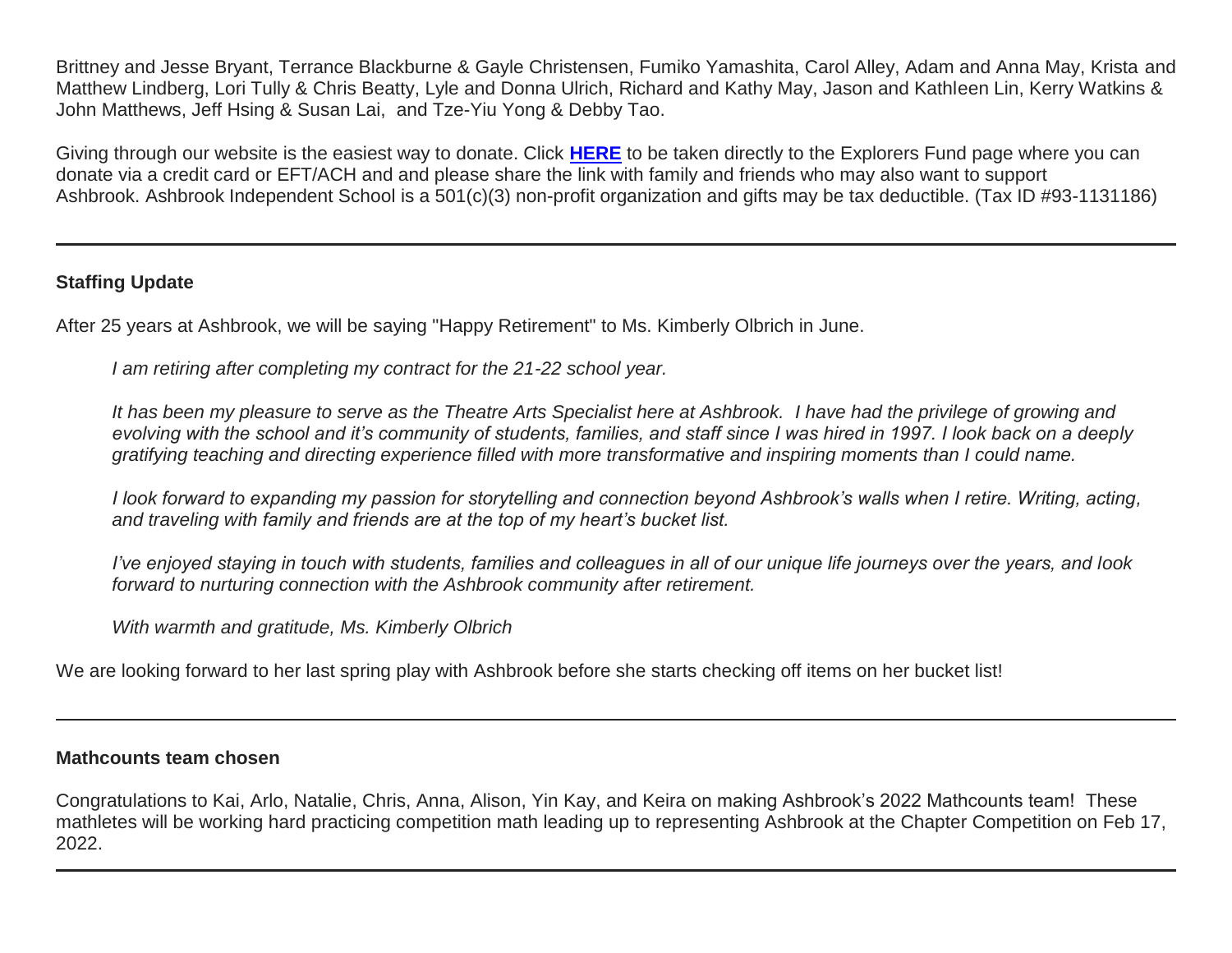## **Explorer Leadership at Corvallis High School and UNICEF Coin Drive**

This from past Ashbrook teacher Lynette Gottlieb, who now teaches at Silverton HS: "Just in convo with my freshman Liam tonight and he said he had his first meeting for student govt today at CHS.... He shared that all 4 grade levels have co-presidents from AIS: gr 9= Liam Gottlieb , gr 10= Pablo Garcia, gr 11= Leon Garcia, gr 12 = Janessa Minta."

Clearly, the Explorer experience had a profound impact on these students in helping them realize their leadership potential. Way to go Liam, Pablo, Leon and Janessa!.

Speaking of Janessa, no sooner had I received this email from Lynette, then Janessa walked into my office, totally by coincidence, to pitch a joint CHS/Ashbrook fundraiser called the coin challenge. Starting on Tuesday, 1/18, the CHS/Ashbrook Coin Challenge invites students to fill containers with coins from home, competing to see who can collect the most change (measured by the level the coins reach, not amount of money), by February 2nd. Janessa proposed a friendly competition between Ashbrook's LS and the MS, and she provided the containers to collect the coins.

Parents are encouraged to send their children to school with that spare change that you can shake out of the couch cushions or that's spilling out of that jar on the counter. All money collected will be donated to UNICEF.

#### **Starting Student Government at Ashbrook**

Speaking of student government, Doc recently posted a sign-up sheet on the bulletin board outside Ms. Washburn's classroom. If your child wants to find out more about what student government is and how s/he might be involved, please encourage them to sign up and show up (pizza to be served): Thursday, 1/27, 3:15-4:00 in the comfy seating area on the Commons.

#### **Welcome new Ashbrook family!**

Please welcome our new Preschool student Sterling and his parents, Alexis and Dylan. Thank you for joining the Ashbrook community!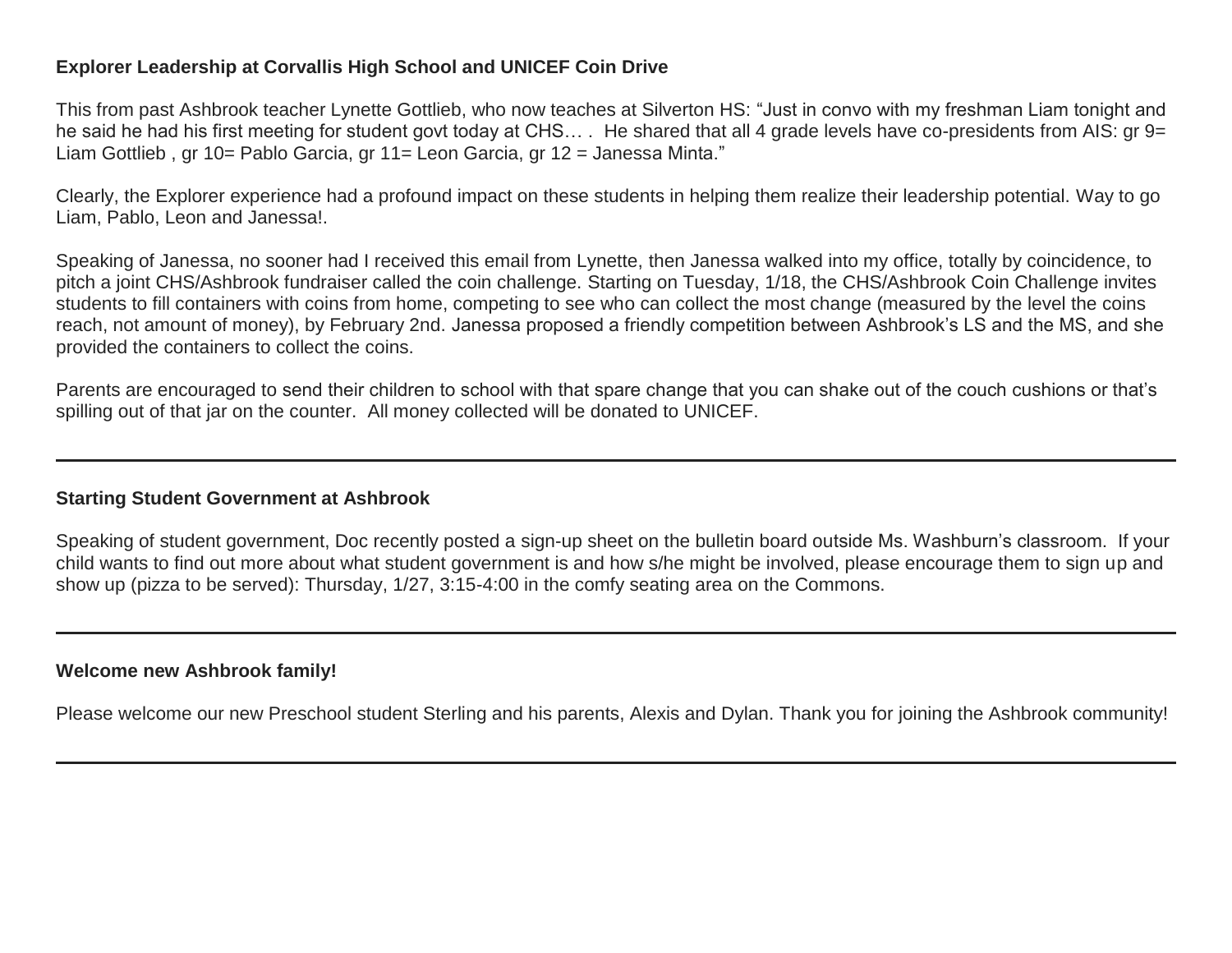#### **Summer Programs Development**

Do you have ideas for possible summer programs that would be great for Ashbrook to host? Take a look at this parent preview (this is a brainstorming document the staff is using to imagine possibilities) and if anything inspires, please reach out to Doc. (link removed)

#### **Middle School Movie Night Feb. 4**

We are adding in a movie night for students in grades 5-8 on February 4th. Pizza will be provided at 5:30, and the movie will start at 6. Stay tuned in to next week's compass to see which movie will be playing! Email Miss Kelley or Mrs. Weber with any questions.

#### **New Family Referral Stipend from Doc Schoberl**

There is nothing better than word of mouth advertising, especially in the nonprofit world of independent schools. If you find yourself in a conversation about Ashbrook, feel free to use my "top ten reasons to brag about Ashbrook" doc for ideas, **[HERE](http://link.mystudentsprogress.com/ls/click?upn=TUHIw15RkZKA-2BkrQie-2FntaQiAIzyVKoAcjBRQlnVZKd-2BHIYHyC6WBSgp4Ve86SHv8a7wE6eUxxK5iqBVRh3xGAZsNJTwm2VPDqtGZZwdktam7cJ4QSza3hclvtXaHhvB2XxX-2FHpI3M-2BvsHAM-2F-2FSbZ5pEgJQymg3fb4dIGerQ3KVLsicwlA5Ke1wzwxIx2IaX47Hj8VBADqQn1EmRZbwMRH9hmFOFM-2FYUo5ZYG0JScfJr42pOsv6xTmjABo67Nx6wblN6O1EOcfokQZMSaNY8349jykj6C6ksXL-2BmT12VlCXPNp27-2F0LbOiHtJtIaUuOD4GdX6NtyvIuD3mjnJCwXjqKx0KZVCSI4-2BzHk6VYHyJCkL-2FdcI3mBjI-2FQNyBXXb76s5l5SKDn0mq5z5HfdCtLtMZJStTjPIOVrSkgmJDxiz2Li2sVr-2FbAzPRM8IcEvMZhUIyywpbWNuc1JUtUzbIprUaVBGzYeM0Y0Qhu7DK6xd4swu6Xd-2Btr80eZTo-2B3rl02b-2Bip-2BfFimo7u-2BP6VNTGzH8dqjGx9M7c4SYyEuSY7bsBosRTlKT2Av1qAcZWkBe0QYHGrpdJn-2BVn89B2qCwGqsCWq-2B44Xgx25g0idLgRP6o25tzUFAuZLvEM69H6lKE371qgke1Qp81-2BVmMAwKMHHNV-2Fp-2FWsJgZWPuQfkOCnbyJWbin9E7HCfGl-2Bbgqc1oz3U2gdGytbX8GI71zwiCebWUnLSgEZDaHZtFfsXsMBKwSNW0QYsrOEkd4BrnUJT-2Fv-2BfE4FGUN8pG7rRv1iMIBM7QE0MdSHB4XP4OxHlq856huBZsuBLKeyxiwWJ14jmTDd9QpyHm-2FJNWhhfZk2aLedHOyH8uHz-2FxKXlogdvID7axmJCUU5TxXq9-2B5cePE5JlVVWhHm-2F-2B-2BtESuhwASeLCZggFnKOvZWrkGsGC0m8rRWpJqs-3DyLDu_1PndbFfBoQGSZbxwXHHEexw3B2F0fG-2BUmuXm6a-2BX-2BzverXO8M3ENa5EDY945mL2nIiYoyp-2FGvI13a-2B5kGLnr3W2U0iDo3DctwAtpdgh5EcCsa7l7m5Zi7wnhqhf4LpRe-2F-2BMgCYzDgJ0Pz3yAUxZdwHdfsOyTvFJKmAQQMtZrLEDLyFSH1CBNiOPdZlWxfSCvv8HNB5k3lL4uh2a-2BxbNW0vJxBZIuIZOSH83fcgftpuiJaDD9uiGCbQGI5x8m0U-2BbPZ6601iArhBymjPbnW3CXtvx8fiynTltVA8-2BgKbYjlO0I-2FhC5PrF3R5n8qg1UubVyTaNYrmMFLlZecMBBk0oXcOd1xF45nN7zYmTQAp8-2F7yWf8E4gsdq2lHny7V-2Fh5PNA1yznwhfXoABUvmSNHSx6EURGI-2FRREXHUIXw1lmS76TtPmz-2BOQ2N7NazNOQLd3Cn)**. For an entire page of talking points, click **[HERE](http://link.mystudentsprogress.com/ls/click?upn=TUHIw15RkZKA-2BkrQie-2FntaQiAIzyVKoAcjBRQlnVZKd-2BHIYHyC6WBSgp4Ve86SHvjAP5Pp39wnVwPD89AwlNELYgYQV0LTFwk5Vx6CxwBSYJTU9-2BI2xgoJPo0PXZ-2Brvcnt2wXscEO0OZ8rcdqKJGtEKbNH0mxRY3PsI8q-2FePFg-2FM25883qUgX4LL0F2v3Nv05L5S8LohhXB47aITaWjjnfxkH4Pd4Bw-2BCOJnaT-2F-2FywtoWmvcwteFdFhh0UQKIeV-2FONKWbxhlM5R0J-2BSZxuLsHxqHonJ6wqKIpuoEAf7PPfbAwtdT31LSKJanLu3F0qhDNYxQJgsJMISJmy6vajZzfEYuGdzeNCqsLRUELYi0RYY9anuM4s9k2TklDzVOZMDe72fece4h-2FFZhkdlinaYEf5ceHbWqNCVAwTtKcWHQFPdbuzcbqPfnj5nvYQemRnB14GjP4pP2Jcgo80LDMbaZGGGNLAhhddN-2FXVyqNvUrwb8BufnQbgbIJ5P1w6VDd8E3w5Ms0vlWpS9lRT-2BBkgUtyvRnixhWb8OGv9aI-2F3TFhinVY3Qfc9Rte70qA6P9s9cx3jyOD0oTaYEpWY2JHNvgEAccRlex-2BjtpTqn5DkCJ1oWbNSsXP-2BVB8Xirxz6q05p1zVajKAtFDsMoOYKOrWaOgizaMPJjaIVI2UXD5cDxfBezNw06wPGlHKfxXw7A-2FTWw7EWbmSixAWhNpuCZ8A1qaik-2FNMvEWOKyLdAAwo53bBtKewJUxe3LSg73uz28Hle00BCrwNtKooTuJmAyBWYAWmn5r5UopDxu6y5Y1oXicntF8vFpDbpDaFWXoCR9CAUFr-2BaXZWoaDY3nPS4BUesTGFsk-2By1Hjv2oA09W4dcoV8aOoHCmN1OXsRYeyFKMKR9XRb1Dc-2B2slrDcdrJetqGJog-3D-3DLcTX_1PndbFfBoQGSZbxwXHHEexw3B2F0fG-2BUmuXm6a-2BX-2BzverXO8M3ENa5EDY945mL2nIiYoyp-2FGvI13a-2B5kGLnr3aUWuEWodd7OqViJEUDXNu6xHTFf1340MdEAIliGrnC-2BS2EU3M5W-2FqQ2UZRci2J1gzoo4ZNcqr6iwvP03-2BjjUJ2bn43xcOuApxn-2B56TvVv5Q6LZA5R-2FCjmjWCbxgjVT0QvfxnSA5E6gINfijxscskEbQH-2Bt2FvlQ8cBI9nX549-2FtFxoZ-2B9BMuZttUmicwYMPoNWbBrguFhjHLKVzfCA69scQabYkCrGJBKXG9lbQg6aPn-2BrrNPbWZVlvLvi-2BVahJXoDkipDVXbzlObhX6VMQ-2FQ6WLw3YA4aRUNWOyqm0-2FjCO1x01CCUge5ai1tQhmB-2FnPhB8lKrDm-2FSo5UMnkMKv0IDSsgD8MNWV07ArcSB6UVWe)**. And if we end up enrolling a new Explorer family you refer to our school, you will earn a \$100 referral stipend.

#### **Rube Goldberg Ashbrook Challenge February 12**

Spectators are welcome to watch our Rube Goldberg Machine Challenge! For a reminder of what a Rube Goldberg Machine Challenge is (and to learn who our marvelous sponsors are!), click **[HERE](http://link.mystudentsprogress.com/ls/click?upn=VpBe6Z9t6RkEC4qAoQCerkRqVNRJCi4SE2bZPjoSvly4Fl1rEVk6iTXLXAh3m1uO6ZREGgy0jRpPy3z9B6qC7k13dGK-2BzvNKk1fYfPQ2imllJl8VwFJT0rh-2BQ5poTuj6qkvz_1PndbFfBoQGSZbxwXHHEexw3B2F0fG-2BUmuXm6a-2BX-2BzverXO8M3ENa5EDY945mL2nIiYoyp-2FGvI13a-2B5kGLnr3dQmcthJsoHXGZO7Jwu02Z54OEmP4eqtvDnurqX9HkDxjkU349HxM4YLQ6nY6jwXfthhzoiJ-2BrB1YV6qIta5w88ldKG7v43LUj-2BoFbVYAvGFryxyq-2FKvYSIMb-2B6PW6j6CwnR42eqZNzcgbj-2BmBlwKxM-2BzM6p6G0xiWJLu4bAbaciFTILwOJmwmIH-2BVbN0rDFUSDWWBl39wcSjHx28Z5n-2BUhGOLB9neRCiVB9k-2FhacKEfmiolBntXPBY-2FkYCo7okRBO70kfmEp2Wg1-2B-2FrIV9Squ53irjNSXNjdtvXPMCPJG-2BpLvitNWpX6HL-2BkUUb-2FNCaVwzgp066ZLPNS0ARVrIU7Oj58-2FdtAOoXHrSIrFUMqWPp)**.

As mentioned above, Ashbrook is fielding not one but TWO Rube Goldberg Machine Challenge teams! Eight teams from area schools (public, private, parochial, and home schools were invited) will join our teams in a fun competition to see who can create the most complex simple machine. This machine will be determined by our most significant sponsor, HP, and could be any one of the following:

- 1. Build a machine to turn the page in a book.
- 2. Build a machine to water a plant.
- 3. Build a machine to squeeze hand sanitizer onto a tissue.
- 4. Build a machine to deposit an empty water bottle in a recycling bin.
- 5. Build a machine to squeeze toothpaste onto a toothbrush.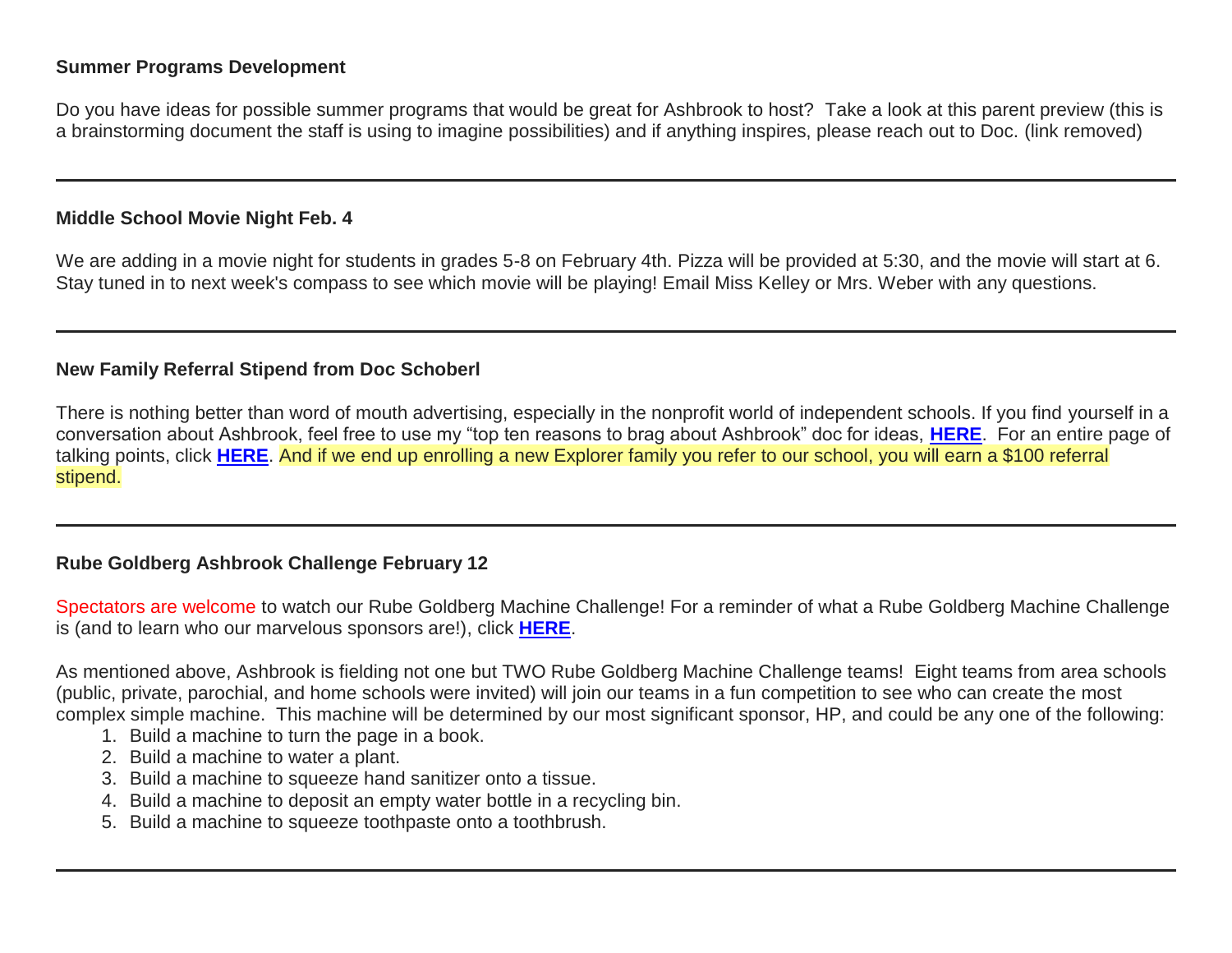## **MLK Assembly today**



Congratulations to our winners! Art Winner: Vivienne, 2nd grade Writing Winners: PreK-Grade 2 Division: Nima Grades 3-4 Division: Maya, Honorable Mention: Anna Grades 5-8 Division: Beka, Honorable Mention: Yin Yan

## **Upcoming Parent Connection Night**

Although we had hoped to schedule another PCN in January, our current COVID numbers have us exercising caution and postponing the event until February. Keep an eye out for more information soon!

#### **Ashbrook School Tag Sale Fundraiser**

Keep the April 2 Ashbrook Tag Sale in mind as you are contemplating spring cleaning. And if you need a little help decluttering, **[here's](http://link.mystudentsprogress.com/ls/click?upn=n71O4y4PYd0YM2sDUoIvMfLIUy4DzA1YRdR-2BC-2Bfp5ObzIaogmL1mJnMnKNA5PFmbOe014-2FGVggbjEWxfyKQxwA-3D-3DJf3-_1PndbFfBoQGSZbxwXHHEexw3B2F0fG-2BUmuXm6a-2BX-2BzverXO8M3ENa5EDY945mL2nIiYoyp-2FGvI13a-2B5kGLnr3bn9jjbOscbUpEiL4GOEiZ-2FwppLfek-2BWLMs9Q9mYNAtxHIBZ-2FuUZ0lRdCOPPUObxoB2LyWuPNnJBjoj-2FZ9QZDVJ44Nsk-2FNK6fOE7UfxYfCBPv2i4Zs-2FBKWIQPOAXMyc0QWNV-2BTd64B6bSELng-2BI9d7mUgGtvNa1BZlWgHRL9PI431vSx8sFRbHFP-2F2NYJmeu6svuUMf9Ejqk6TuToqPCK62gjKMNFEnyCRzT1mVV7QKEq41cz-2Br6ooubSjVl5rePblMMcgnig56HqpbpqUH-2BX2Ef5YHzb6j8cT-2BO533l7F-2B-2BUSLyTZPhkicC4MQiqIHelCsgfdTagduf1wJdkxoII5cpEDexkWAEyJet8BT3Ueg3)  [an article](http://link.mystudentsprogress.com/ls/click?upn=n71O4y4PYd0YM2sDUoIvMfLIUy4DzA1YRdR-2BC-2Bfp5ObzIaogmL1mJnMnKNA5PFmbOe014-2FGVggbjEWxfyKQxwA-3D-3DJf3-_1PndbFfBoQGSZbxwXHHEexw3B2F0fG-2BUmuXm6a-2BX-2BzverXO8M3ENa5EDY945mL2nIiYoyp-2FGvI13a-2B5kGLnr3bn9jjbOscbUpEiL4GOEiZ-2FwppLfek-2BWLMs9Q9mYNAtxHIBZ-2FuUZ0lRdCOPPUObxoB2LyWuPNnJBjoj-2FZ9QZDVJ44Nsk-2FNK6fOE7UfxYfCBPv2i4Zs-2FBKWIQPOAXMyc0QWNV-2BTd64B6bSELng-2BI9d7mUgGtvNa1BZlWgHRL9PI431vSx8sFRbHFP-2F2NYJmeu6svuUMf9Ejqk6TuToqPCK62gjKMNFEnyCRzT1mVV7QKEq41cz-2Br6ooubSjVl5rePblMMcgnig56HqpbpqUH-2BX2Ef5YHzb6j8cT-2BO533l7F-2B-2BUSLyTZPhkicC4MQiqIHelCsgfdTagduf1wJdkxoII5cpEDexkWAEyJet8BT3Ueg3)** Doc recommends.

Starting Friday January 28, and every Friday after that, Ashbrook parent Michelle Ryan will be by the main doors during morning dropoff to collect your gently used donated items for the tag sale. If you can't make it between 7:30 and 8:30 am or you need us to do a pick up, we can arrange another time.

We will accept books, tools, sporting equipment, toys, record albums, electronic equipment, crafts, plants, antiques, bicycles, car parts, hobby items and more. Please no clothing or child safety items (car seats, cribs, etc).